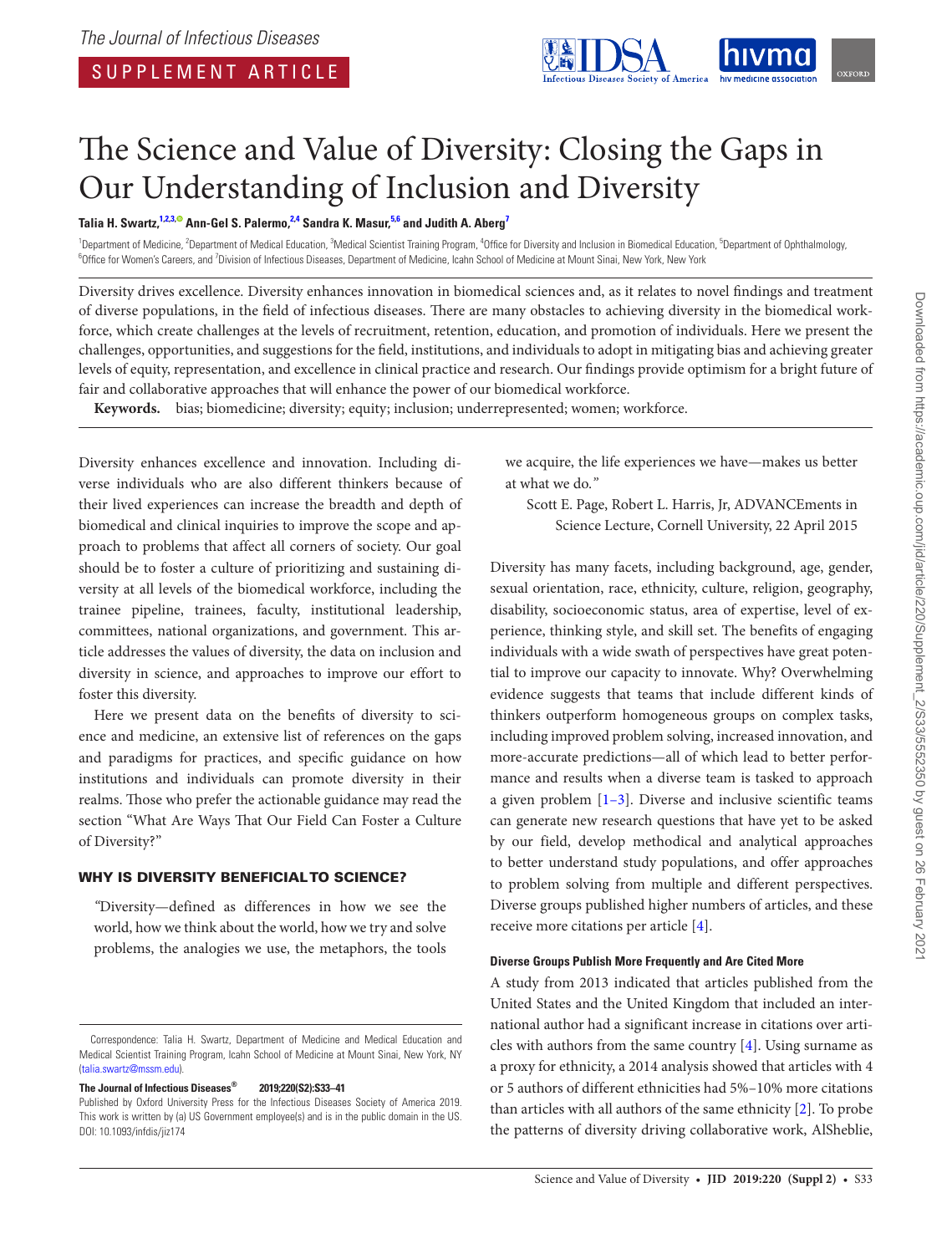Rahwan, and Woon queried the scholarly database Microsoft Academic Graph [[3](#page-7-1)]. They ascribed impact to particular papers published between 1958 and 2009, based on 5-year citation counts, and found that increased diversity with regard to ethnicity, age, gender, and affiliation was associated with increased 5-year citation count, with ethnic diversity having the greatest impact.

#### **Diverse Groups Can Have Complementary Skill Sets**

The Okinawa Institute of Science and Technology Graduate University (OIST) in Japan instituted a mandate that 50% of all researchers be from outside Japan. In 2012, the institute began recruiting from 6 continents and, by 2018, rose in a ranking of academic institutions in Japan based on research output. The recruitment efforts were broad, recognizing diversity of ethnicity, gender, academic background, and field of interest [\[5\]](#page-7-2). Mukhles Sowwan was a researcher from Jerusalem who came to OIST and recruited 10 scientists from around the world. He made 2 broad generalizations about scientific approaches, based on country of origin: researchers from large world-class universities tend to have a more global perspective, while those from countries with less developed infrastructure tend to be more detail oriented. Working together, individuals with both perspectives can complement each other and inform new approaches.

#### **Diverse Groups Are Better Equipped to Address Health Disparities**

Diverse and different thinkers can, as physicians and scientists, impact the outer boundaries of healthcare inequity by allowing their practice and research to be informed by broader social contemporary issues [[6](#page-7-3), [7](#page-7-4)]. Diverse clinical and scientific teams may be better at addressing the disparities in health outcomes observed among patients of certain racial and ethnic groups. They may be able to do so because they are interested in examining the role that nonscientific factors have in health and well being, such as adverse social determinants of health. Thus, diverse teams in academic medicine can contribute to improving the educational infrastructure to provide robust and meaningful content on diverse patient populations and biomedical problems to equip physicians with relevant knowledge to better take care of patients and begin to undo health-outcome disparities. The recruitment of diverse teams to tackle these problems can result in higher quality and meaningful clinical studies that benefit greater numbers of patients [[8](#page-7-5)].

# **Intersectionality Allows Us to Highlight and Enrich Our Overlapping Identities**

Diversity is complex at the individual or group level when intersectionality is recognized. Intersectionality is the interconnected nature of social categories, such as race, class, disability, and gender, as they apply to a given individual or group, regarded as creating overlapping and interdependent systems of discrimination or disadvantage. Valuing intersectionality in the

training, development, retention, and design of scientific teams can enrich the work of research because it is informed by rich and complex heterogeneity in thinking and practice [\[6\]](#page-7-3).

## WHAT ARE THE BARRIERS TO INCREASING DIVERSITY?

## **Moving Through the Educational Pipeline Is a Challenge for Underrepresented Applicants**

The educational pipeline poses a challenge for underrepresented students who may not have had sufficient educational exposure or support. Many have to overcome significant barriers to access education. Understanding these obstacles should help medical and biomedical graduate schools develop improved recruitment and retention programs and take an active role in promotion and outreach initiatives. Institutions should not assume that reputation alone is sufficient to recruit the top candidates among applicants from underrepresented groups. It is possible that perceived institutional culture may dissuade applicants of certain backgrounds. Outreach efforts can enforce a commitment to fostering diversity [\[8,](#page-7-5) [9\]](#page-7-6). Individuals from underrepresented groups may not have had access to the same resources while growing up as those from other backgrounds, who may have received advice in how to improve their curriculum vitae (CV), application, and test-taking and interview skills [\[10](#page-7-7)]. When students from underrepresented groups matriculate, many may experience imposter syndrome, in which an individual doubts their own achievements and fear being perceived as a fraud. This perpetuates feelings of inadequacy and isolation [[11\]](#page-7-8). Stereotype threat occurs when individuals feel pressure to conform to preconceived notions about their identity. Many of these circumstances can lead to choices in subspecialty later in training, resulting in lower rates of application to various residency programs and fellowships among students from underrepresented groups [[12\]](#page-7-9). The choice of advanced training relates to numerous factors, including lifestyle, competitive prerequisite requirements, and level of debt [\[13](#page-7-10)].

## **Individuals on Selection Committees May Have Biases of Which They Are Unaware**

Unconscious (implicit) bias is the automatic impact of attitudes or stereotypes on our on our view of the world, actions, and decisions without our awareness [[14](#page-7-11)]. Unconscious bias affects judgment and can pose a critical barrier to the recruitment and retention of a diverse biomedical workforce. We all have biases. It is important that we learn them and recognize them in our daily decision-making. The Implicit Association Test [[15\]](#page-7-12) is a good way to gauge individual biases because it measures the automaticity with which our brain makes associations. Biases can impact our perceived competence of applicants, even in the dearth of objective information. A nationwide study of science professors evaluated the application from a female and a male undergraduate student for a laboratory manager position in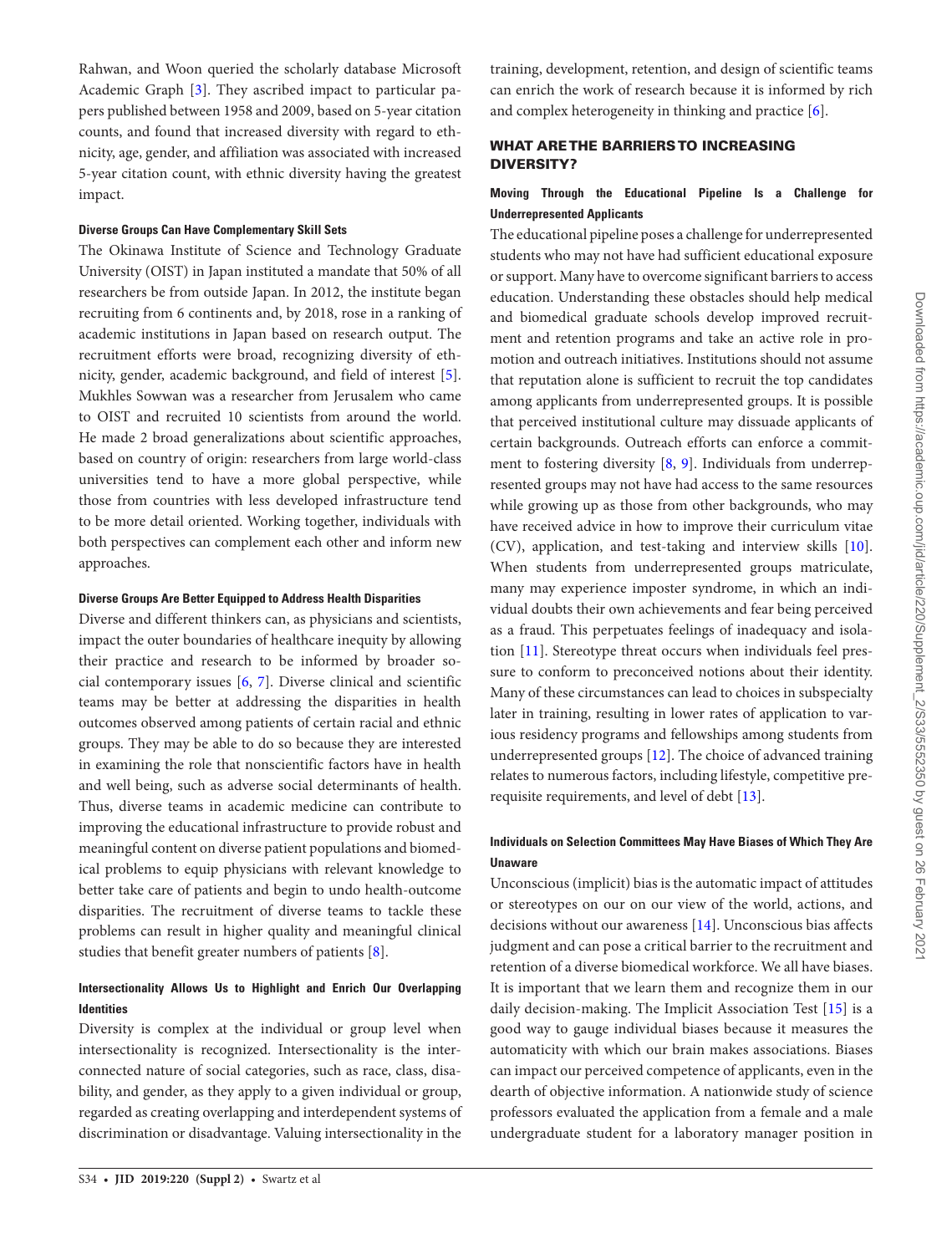which the same CV was presented but the applicant's name was different [\[16](#page-7-13)]. All found the female applicant to be more likeable, less competent, and less hirable than the male applicant, and the female candidate was offered a lower annual salary (by nearly \$4000) and less mentoring than the male candidate. Another study found that letters of recommendation for medical school applications had coded language that differed between female and male applicants, including longer reference letters and more references to the applicant's CV, publications, patients, and colleagues for men, and shorter reference letters, including more "doubt-raising items," such as irrelevant information and nondefinitive statements, and more references the applicant's personal life [[17\]](#page-7-14). Bias can also impact on peer review. Scientists from underrepresented groups receive fewer National Institutes of Health (NIH) awards [\[18\]](#page-7-15). Bias can also lead to trainees, faculty, and staff feeling marginalized and not able to reach their full potential and to disparities in awards and promotions. Selection committees may not be sufficiently diverse to represent the need for recruitment of diverse trainees [[18–20](#page-7-15)]. Availability bias is the human tendency to think of examples that come to mind readily and may explain why underrepresented individuals are less likely to be selected as speakers, nominated for awards, or recommended for committees [\[21–23\]](#page-7-16).

# **Criteria for Admissions Can Disproportionately Disadvantage Applicants From Educationally and Economically Disadvantaged Backgrounds**

Successful outcomes on standardized tests are associated with early exposure to standardized examinations and having access to test-preparation resources to develop a test-taking mind-set. Students from low socioeconomic backgrounds perform worse on standardized tests than other students, and this creates a disadvantage for these students as applicants to graduate and professional education programs. Institutional pressures to maintain status in national rankings may increase their emphasis on standardized testing and may disadvantage students from underrepresented backgrounds; emphasizing a holistic review can yield a more diverse group of incoming students [\[18,](#page-7-15) [24](#page-7-17)].

# **Medical School Curricula Can Be Based on Old Paradigms That Fail to Address Diverse Populations**

Traditional medical schools have failed to address such topics as cross-cultural patient-physician interactions, health disparities, and actionable strategies to improve health outcomes for underserved communities [\[25](#page-7-18)]. Furthermore, physiological and genomic paradigms are based on antiquated concepts and often do not represent the patient populations for which physicians will need to care. This is an important area for medical students to reorient to the current needs of disadvantaged patient populations. In addition, evaluative measures during training may be based on subjective measures, leading

to bias, rather than on objective measures and competencybased assessments. This can result in great heterogeneity in evaluations and can disadvantage introverted students whose knowledge or skill set may be less evident than that of students who are more extroverted and promote their capabilities [\[26](#page-7-19)]. Based on these subjective criteria, underrepresented students are less likely to be represented in the Alpha Omega Alpha Honor Medical Society [[26](#page-7-19)].

# **Individuals With Disabilities Are Underrepresented in the Academic Medicine Workforce**

While almost 20% of the United States population has a disability, a small percentage (only 2.7%) of medical students disclose that they have disabilities [\[27](#page-7-20)]. Individuals with disabilities are at risk for health disparities because healthcare professionals may lack appropriate understanding about the impact of disability on health. Physician education emphasizes a patient's impairment, rather than actionable approaches to break down barriers and improve a patient's capabilities. Medical trainees with disabilities should be supported in their desire to conduct research on individuals with disabilities, if this is their area of interest. Physicians with disabilities may be more likely to identify and encounter the structural barriers faced by disabled patients, which include policies, practices, accommodations, support, and technical standards that inhibit the achievement of better care for individuals like themselves.

# **Salary Discrepancies Disadvantage Physicians From Underrepresented Groups**

It is well known that there are salary discrepancies across disciplines [\[27–29](#page-7-21)]. Women, physicians from underrepresented groups, and international physicians are disproportionately affected by this. Some cite unsubstantiated excuses, such as the claim that women have personal and social obligations that take time away from their professional obligations. Unmentored individuals may not negotiate well for salary. Salaries for researchers are further lower than those for clinicians, which disincentivizes individuals from pursuing research when clinical work can yield greater reimbursements or financial rewards [\[30](#page-7-22)]. The magnitude of the salary discrepancy between men and women is greater for women with multiple intersectional identities, such as nonwhite race/ethnicity, graduation from an international medical school, and identification as lesbian, gay, bisexual, transgender, or queer (LGBTQ), given the overlapping and interdependent systems of discrimination or disadvantage each identity brings. A cross-field survey of 65 000 US physicians found that women are paid significantly less across geographic regions and medical disciplines, even when controlled for work hours, age, and other potential contributors [[31\]](#page-7-23). Among the lowest-salaried fields were pediatric subspecialties, with pediatric infectious diseases (median annual salary, \$186 000) at the bottom. Adult infectious diseases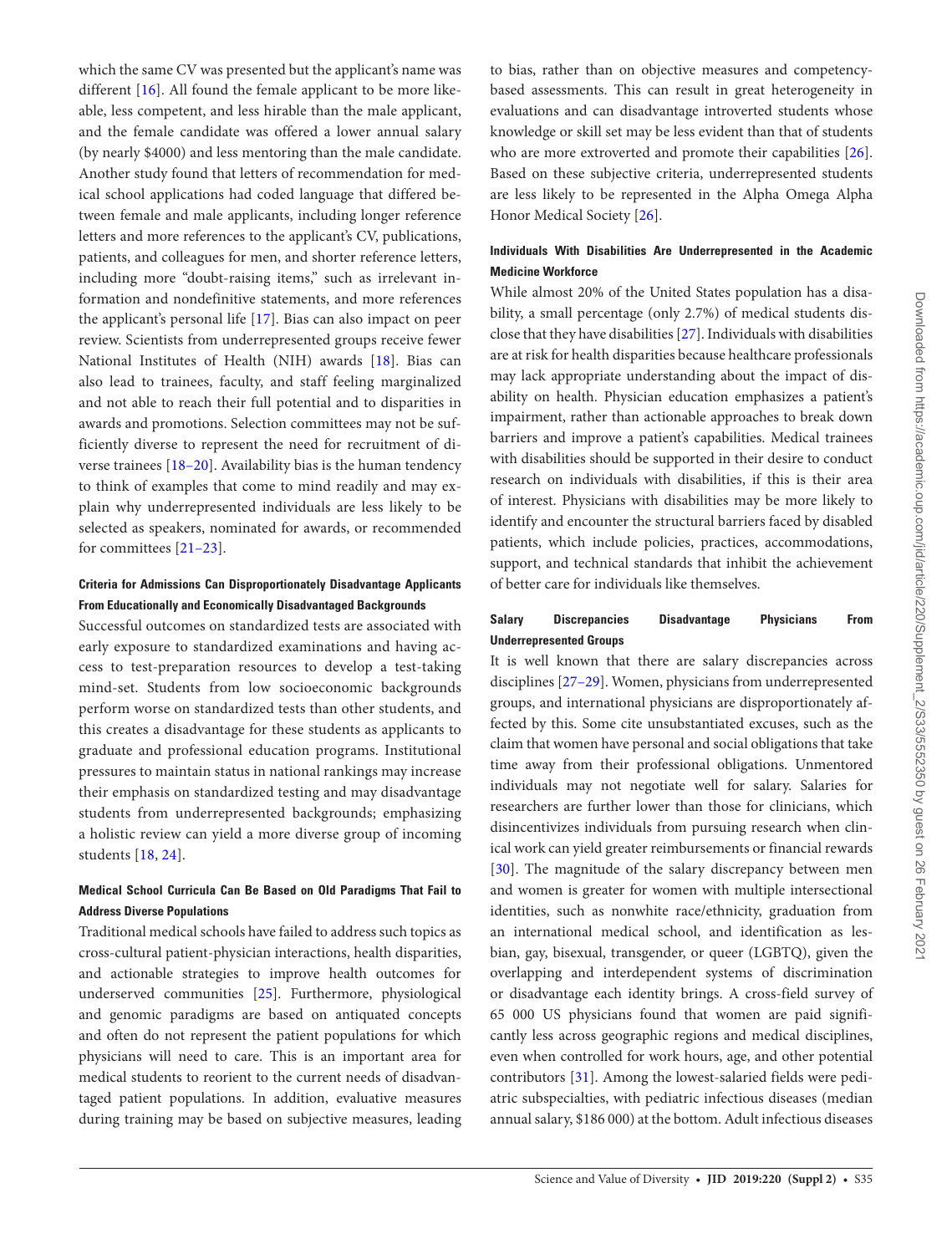physicians were ranked 18th among the 24 lowest compensated subspecialties. Non–US-trained physicians earned 2.5% less than US-trained physicians [[32](#page-7-24)]. The low salary for infectious diseases physicians poses a barrier to promising graduates pursuing this field after completion of residency [\[28](#page-7-21), [30](#page-7-22), [31\]](#page-7-23). Within the field of infectious diseases, only 7% of trainees and 4% of Infectious Diseases Society of America (IDSA) members are African American. Similarly, only 12% of trainees and 8% of IDSA members are Hispanic [[27,](#page-7-20) [31](#page-7-23)]. Trotman et al performed the largest survey of infectious diseases physicians and found that African American infectious diseases physicians were paid 7%–13% less than those from most other racial/ethnic groups [\[33](#page-7-25)]. Marcelin et al described more-detailed information on gender, racial, and ethnic salary disparities [\[34](#page-7-26)] and cited Aberg et al, who called for concerted efforts to "to establish a diversity and inclusion committee to generate the data necessary for developing a strategic plan to improve the diversity of our workforce and eliminate disparities" [\[32\]](#page-7-24).

#### **The Pipeline of Academic Medicine Is Leaky for Underrepresented Groups**

Despite great effort to expand diversity in the biomedical workforce over the past several decades, individuals from underrepresented groups advance in careers at substantially lower rates. Although women are receiving over half of PhD degrees in the United States, they only make up 38% of fulltime faculty and of that number, only 22% of tenured full-time professors are women, only 16% are deans, and only 15% are department chairs [\[35\]](#page-8-0). The lack of diversity among leadership makes it difficult to cultivate the careers of individuals who cannot find appropriate role models. Numerous sociocultural factors influence this including perpetual and unconscious bias that affects retention and incentives of underrepresented faculty, challenging work-life policies that preclude life events at early stages after training and creating a sense of isolation [[36\]](#page-8-1). Timing of life events with critical career development milestones can disproportionately disadvantage women of childbearing age. Female and underrepresented scientists are less likely to hold NIH funding and academic leadership positions, and they experience disparities in promotion [\[37](#page-8-2)]. A study of 50 000 medical school faculty who were assistant or associate professors between 1980 and 1989 indicated that, by 1997, nearly 50% of white junior faculty had been promoted while only 30%–36% of underrepresented junior faculty were promoted, even when adjusted for gender, tenure status, and NIH funding [[38](#page-8-3)]. This was confirmed in 128 academic medical centers in which black and Hispanic faculty were promoted less frequently than white faculty across nearly 75% of institutions. The consequences of this are clear in that the effects include the reduced ability to recruit promising underrepresented applicants in fields in which young trainees cannot find senior role models with whom they can identify [\[39\]](#page-8-4). "Cultural taxation" or the "minority tax" is a byproduct of this, as individuals who are underrepresented are frequently asked to serve on committees, to fill the need for representation [[40](#page-8-5)]. This is even more pronounced with intersectionality, in which an individual may represent multiple interests. This can create a career burden, particularly on senior women faculty, owing to the shortage of representation on committees. This type of service is often not recognized through compensation or traditional promotion metrics.

# **The Approach to Fostering Diversity Permeates All Levels, Including Individuals, Institutions, National Organizations, and Government Policy**

The Infectious Diseases Society of American (IDSA) has set strategic priorities to establish state-of-the-art clinical guidelines, advocate for funding for critical prevention and public health activities, lead the way in antimicrobial stewardship and combating resistance, promote the value of infectious diseases physician-scientists who focus on human immunodeficiency virus (HIV), bring the best and brightest into our field, and put infectious diseases and HIV research front, center, and into practice. The IDSA Board of Directors has launched the Inclusion, Diversity, Access and Equity Task Force (IDA&E) and recognizes that this mission relates to every level of society. "We are confident these talented professionals will successfully fulfill the task force charge to examine the workings of the Society. We are thankful they have volunteered their talent and time to ensure that diversity, inclusion and equity are reflected throughout the organization including the leadership and the strategies of IDSA," said IDSA President Paul Auwaerter, MD, MBA, in 2018. This governance task force has been charged specifically to support diversity, inclusion, and equity through improved transparency, communication, and efficiency, and to maximize opportunities for members to engage in volunteer leadership.

## HOW CAN OUR FIELD FOSTER A CULTURE OF DIVERSITY?

A key first step involves recruitment of individuals who are classically underrepresented in science. It is important to draw from a broad pool of qualified individuals. This may involve outreach, improving pipelines and marketing initiatives, and expanding the definition of excellence [[41](#page-8-6)]. Importantly, recruitment efforts are coupled to retention, and therefore a strong system of support and mentoring is critical for cultivating the careers of young scientists, particularly those from underrepresented groups. It is essential to ensure that the level of diversity among admissions leadership and personnel represents the level of diversity among candidates the institution is hoping to attract and is capable of supporting. Pipeline programs to enhance mentorship and diversity have been extremely successful in advancing the career of individuals who might not otherwise have been supported through this training [[42](#page-8-7)].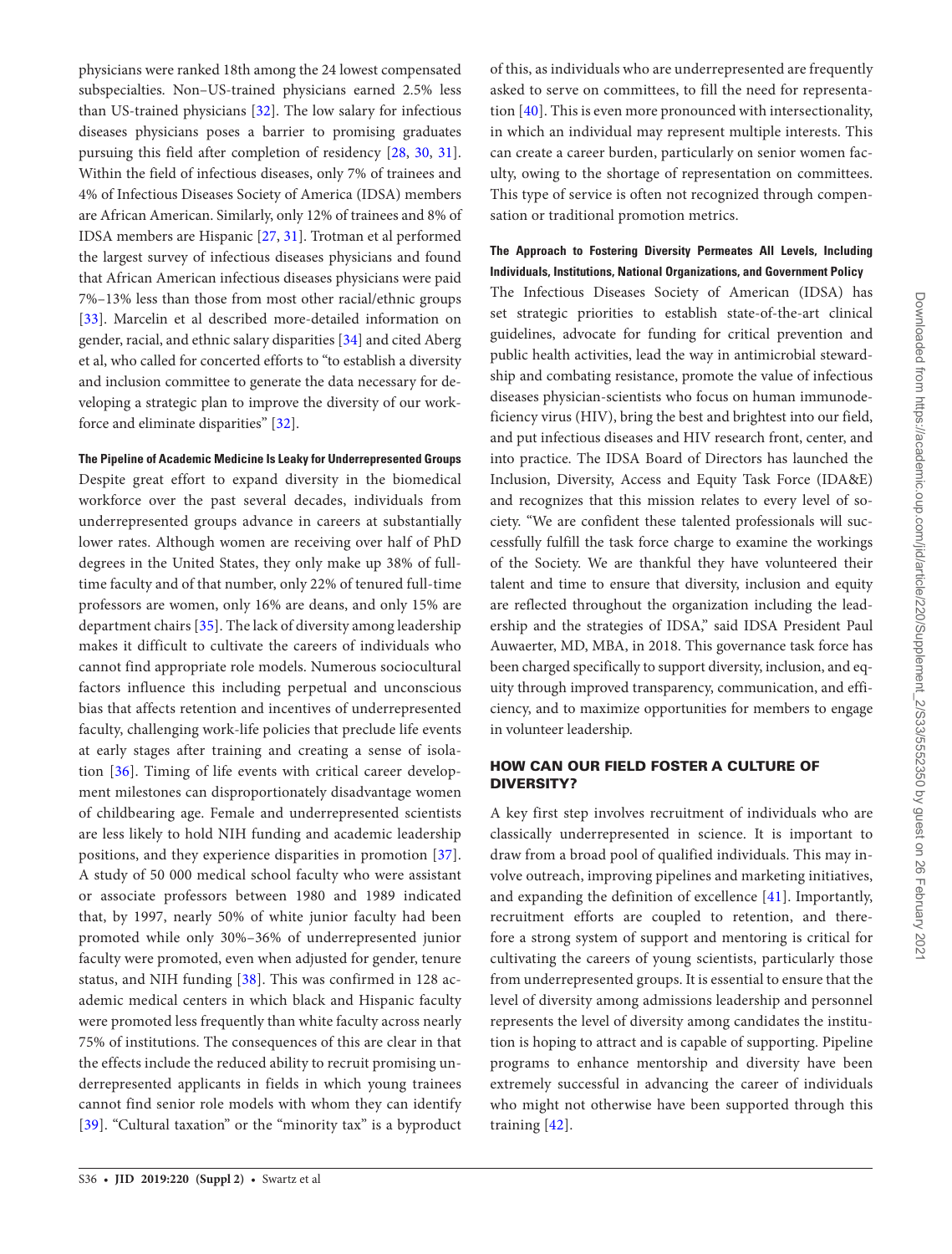#### **Combating Unconscious Bias Requires a Multifaceted Effort**

Unconscious bias can be mitigated with data-driven strategies [\[36](#page-8-1)]. A combination of in-person workshop training with regular reminders through committee emphasis and institution-sponsored awareness campaigns have been shown to have sustainable improvement in recruitment of diverse candidates. Ways to systematically mitigate the impact of unconscious bias in recruitment and selection include developing clear criteria and standards for the position prior to recruitment efforts, developing a clear evaluation system in advance, conducting anonymous voting, and ensuring that search committees are diverse. Witteman et al reported on a study of the Canadian Institutes of Health Research, which has phased out conventional grant review in which the science and investigator are both evaluated. A new program focused on the research and allowed for the analysis of almost 24 000 grant applications between 2011 and 2016. The authors found that, with a program evaluating research background and qualifications, the gender gap was 4% in favor of male applicants; however, with the new evaluation approach emphasizing the researcher's science, the gap was closed, resulting in only a 0.9% advantage for male applicants. This study was not randomized, and it is important to note that, in the new review process, reviewers were asked to complete unconscious bias training. which may have had an additional impact on closing the gender gap [[40,](#page-8-5) [41](#page-8-6)]. Still, reviewer training can have a tremendous impact on reducing biased practices. Conference conveners can make efforts to achieve greater equity and diversity in speaker selection by making programs aware of their diversity statistics, by increasing the diversity of the convener teams, and through direct instruction to encourage diversity [\[43](#page-8-8)]. Individuals should promote field experts from underrepresented groups whenever asked for nominations for panels, awards, and speaking opportunities. Creating a database of experts in the field for easy access has been successful in several fields. Social media has also been effective in promoting and disseminating information about oneself and one's colleagues [\[44](#page-8-9), [45\]](#page-8-10).

## **Leaders in Medical Education Can Aspire to Parse Genetic and Social Determinant of Health**

While race has classically been linked with disease as a risk factor, it has become understood that race is more accurately a marker of vulnerability and systemic disadvantage. Our educational systems can better parse genetic predisposition, associated with ancestry, from social determinants of health. There are important differences among individuals of genomic diversity, but this can easily be conflated with social inequalities attributed to determinants such as education, incarceration, and unemployment. Medical students often feel ill equipped to consider race in clinical medicine [\[7](#page-7-4)]. Medical schools are developing curricula that address historical roots of racism and bias and the role that social and genetic determinants of health

play in patient care. Sexual and gender minority patient population groups have not historically been emphasized in the undergraduate medical curriculum, and this is important as the LGBTQ population is at increased risk for mental illness, HIV infection, unemployment, poverty, and harassment [\[46](#page-8-11)]. Medical schools have begun implementing curricula that include contexts emphasizing the unique health considerations of LGBTQ and other populations [[47\]](#page-8-12). Within the medical center, central initiatives can be taken to mitigate racism and bias through change in management strategies [[47–49\]](#page-8-13).

## WHAT SHOULD INSTITUTIONS DO TO FOSTER DIVERSITY AND INCLUSION?

#### **Identify and Define Threats to the Promotion of Diversity and Inclusion**

The first step is to engage in an ongoing systemic review of policies regarding recruitment and retention, including equity in salaries and resources. Being transparent by collecting and publicizing diversity metrics can engage faculty in dialogues and promote a culture of openness and inclusivity. Institutions should conduct regular anonymous climate surveys, disseminate their results, and respond to needed circumstances [\[50\]](#page-8-14). These can be effective for gauging the sentiment of individuals and can provide actionable directions for change on a continuous basis.

## **Develop and Adhere to Policies That Reflect a Lens of Diversity and Inclusion**

Recruitment efforts should include outreach efforts and inclusion initiatives to seek out excellence in numerous settings, including pipeline programs and mentoring networks [\[50,](#page-8-14) [51](#page-8-15)]. Standardized testing should be deemphasized for the sake of holistic review [\[10\]](#page-7-7) and because of data that standardized testing does not predict success in physician-scientist careers. Safe spaces should be created that encourage equity and recognition of individual needs. These can include networking and support groups for specialized groups that provide education and social events [[9](#page-7-6)]. Policies focused on diversity and inclusion can be extended to educational settings by using nondiscriminatory language in classrooms, curriculum-development programs, and job announcements and by encouraging trainees, faculty, and staff to participate in diversity training [[52\]](#page-8-16). On a departmental level, the process of simplifying name changes and records can hold meaning for transgender people [\[53](#page-8-17)]. Mentorship is critical and should be made available to individuals throughout their training trajectory in various forms. Institutions can reward mentoring through incentives such as salary, educational, and research support [[39\]](#page-8-4) and by promoting mentors for winning mentorship awards from and participating in professional networks [[54\]](#page-8-18). Faculty development programs and onboarding protocols are critical for instilling values around inclusion and unconscious bias. These practices should be included in professional development on an ongoing basis. The human resources department should have a specific diversity strategy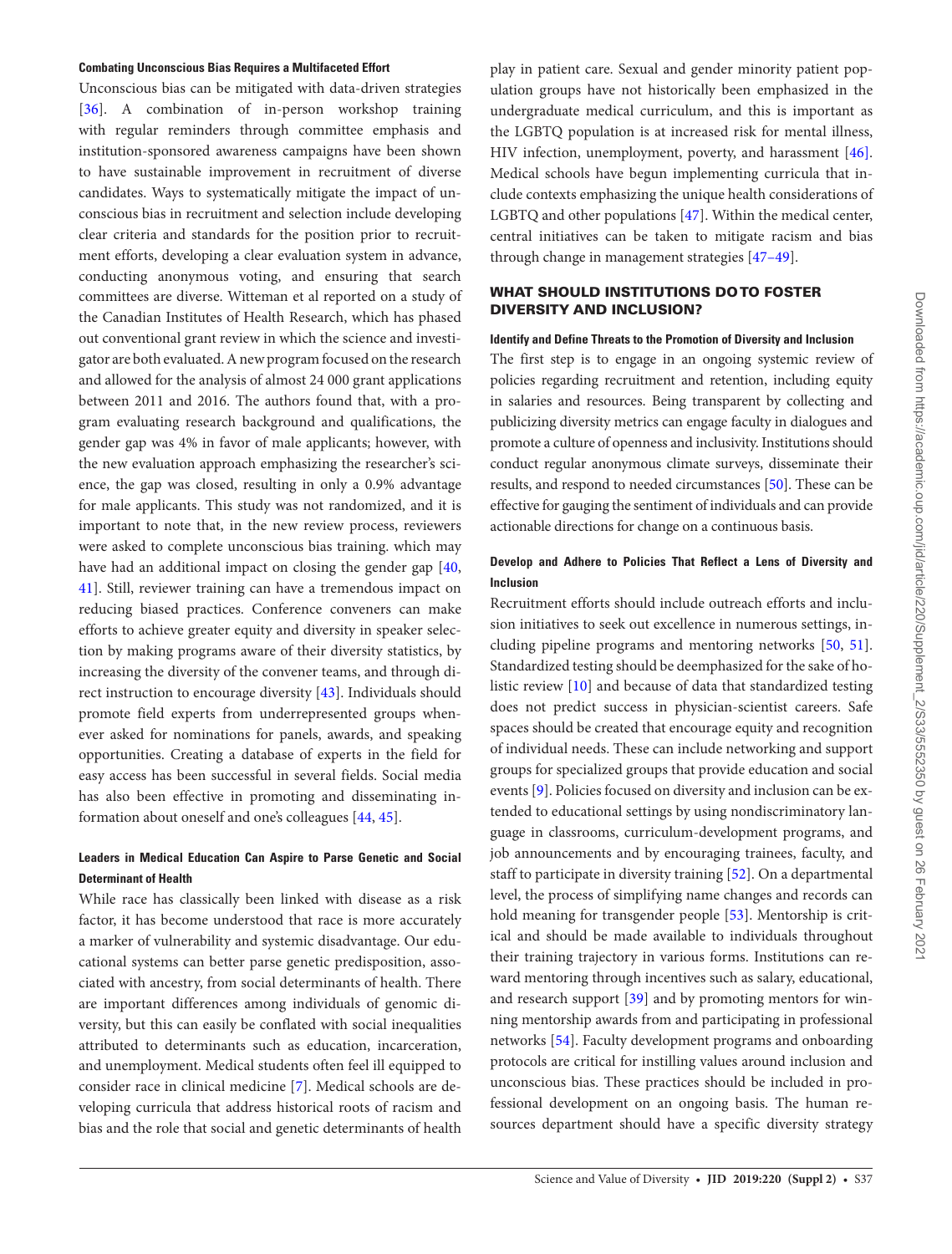that ensures that anyone in a leadership role receives proper diversity training. Educating the existing and future leaders is critical to this mission.

#### **Educate and Provide Resources to Uphold Institutional Policies**

Individuals working at academic institutions experience life events during their training and work that can take a toll on their wellness and can compromise their ability to succeed. By recognizing the influence of these events on an individual's wellness and ability to function successfully, institutions can implement initiatives to help support its workforce. These initiatives have been demonstrated to improve profitability and productivity in the business world.

#### **Family Support**

For families, institutional resources can include a child development center that provides childcare, childhood education, after school and holiday programs, emergency backup daycare, nursing rooms, changing tables, parent rooms, lactation rooms, professional travel support (ie, support for travel for children and/or childcare providers) while at professional conferences, a stop-the-clock policy (to allow tenure-track faculty to request an extension of their tenure evaluation to accommodate responsibilities related to birth, adoption, illness, and elder care), recruitment packages for dual-career couples, subsidized legal fees for family services (ie, family planning), and elder care [[55\]](#page-8-19).

## **Mental Health and Wellness**

To help ensure mental health and wellness, institutions can provide access to mental health services, culture activities, and a recreation office for low-priced access to concerts, performances, art exhibitions, lectures, and clubs; a robust and centralized wellness program; subsidized health benefits; and physical fitness incentives.

#### **Enforcement of Recruitment and Retention Policy**

Institutional leadership can be held accountable for salary equity and diversity at all levels if policies related to recruitment and retention of faculty that emphasize equity in all domains of diversity are enforced.

#### **Language Support**

Institutions can offer language classes to those for whom the language of the institution is not the first language, for presentation and writing skill training, for editing support, and for grant writing support.

#### **Credit for Institutional Service**

Institutions can provide credit to individuals for institutional service that will contribute to their salary and/or promotion package, so as not to disadvantage those from underrepresented groups who are asked to make contributions in the interest of fostering diversity [[37,](#page-8-2) [56](#page-8-20)].

#### **Housing**

To address the housing needs of trainees and faculty, institutions can provide resources that help these individuals access affordable residential facilities near campus.

#### **Promote Diversity Publicly**

Institutions should implement clear statements to showcase their diversity and nondiscrimination. An inclusion statement should assert that the institution prohibits unlawful discrimination on the basis of race, color, national or ethnic origin, sex, age, disability, religion, sexual orientation, gender identity or expression, veteran status, marital status, or any other characteristic protected by law. A statement preventing unlawful harassment, including sexual harassment and sexual violence, is also critical [[57](#page-8-21)]. Offices of diversity and inclusion should ensure compliance with the Civil Rights Act, particularly titles VI, VII, and IX; the Equal Pay Act; the Americans with Disabilities Act; Sections 503 and 504 of the Rehabilitation Act; the Age Discrimination in Employment Act and Executive Order 11246; and the California Fair Employment and Housing Act. Outreach and recruitment efforts should ensure that talent searches are broad, wide, and fair. Institutions can demonstrate their commitment to diversity through inclusion in their mission statement and core values. It can also be done by ensuring that inclusion in conveyed in branding materials by being conscious of the faces used in public displays and recipients of honors and awards. In sum, visibility and intersectional innovation should be celebrated, and institutional change arises from embracing an explicit intention to engage stakeholders in moving toward meaningful new directions [[6](#page-7-3)].

#### **Create a System of Mutual Accountability**

There is a need for periodic reassessment of policies to ensure that inclusion efforts are being upheld through recruitment, curriculum, development, and academic affairs [\[58](#page-8-22)]. Annual appraisals and evaluations for trainees and faculty are critical to identifying gaps and should systematically include inclusivity statements to ensure that needs are being met [[35,](#page-8-0) [56\]](#page-8-20). An institutional report card for diversity missions can be created and presented to the dean on an annual or more frequent basis [\[59](#page-8-23)]. A mistreatment or grievance committee  $[60]$  $[60]$ , as well as ombuds office, are critical to providing a confidential forum for reporting and accountability. Finally, a policy of zero tolerance for mistreatment and harassment should be developed, with clear consequences outlined in the student and faculty handbook. Departments can be incentivized to reward diversity and inclusion.

## **CONCLUSIONS**

Unconscious bias is a powerful force because it can be unapparent to individuals in leadership positions. Combating unconscious bias on a daily basis is a great challenge of high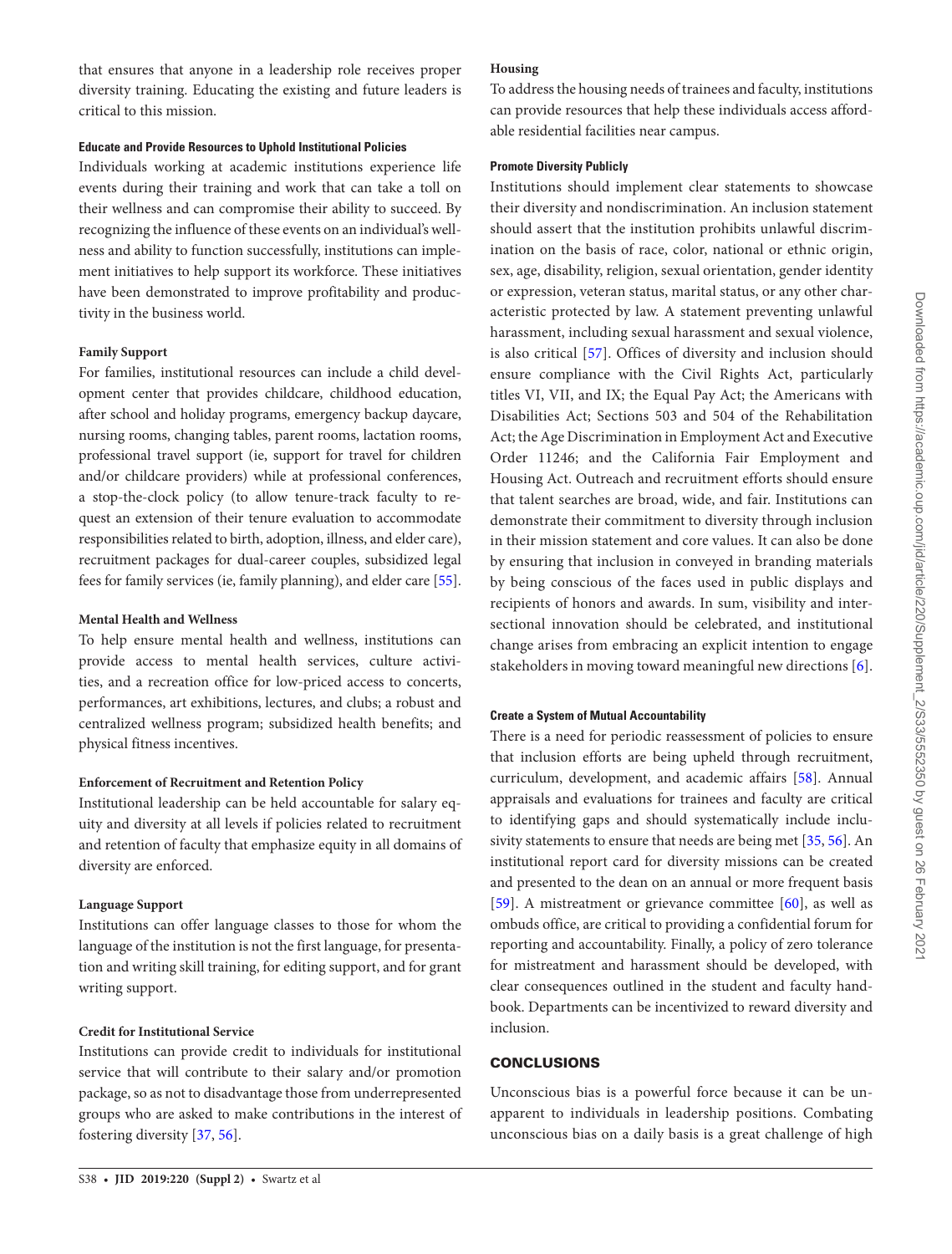

**Figure 1.** Suggested activities to foster diversity and inclusion.

importance throughout organizations and institutions as they work to overcome the marked challenges that account for underrepresentation in biomedical science and in the field of infectious diseases. Fortunately, there are studies that indicate a positive impact of unconscious bias training, but of greatest importance is the recognition that diversity is everyone's issue. It is not something that can be left to those who are affected by underrepresentation—it must be imparted to all in leadership, even if they do not understand the affliction of underrepresentation themselves. Individuals have the power to make a difference. [Figure 1](#page-6-2) outlines steps that any one individual can take to foster diversity and inclusion. Teams are critical to shed light on alternative perspectives and to consider approaches from numerous different angles, to ensure that no one is left out.

The IDSA is committed to tackling these problems. The IDSA's first effort involved establishing the Gender Disparity Task Force in 2016 to identify contributors to gender disparities and to make recommendations to address these disparities [\[32\]](#page-7-24). The hopeful outcome will be to increase physicians' compensation to create equity. There is great optimism for the IDA&E that will hopefully result in a strong future for infectious diseases physicians and researchers. It will be the work of individuals, leadership, institutions, societies, and government agencies to work together to foster a culture of diversity.

# <span id="page-6-2"></span>**Notes**

*Supplement sponsorship.* This supplement is sponsored by the Infectious Diseases Society of America.

*Disclaimer.* It is not the intent of this article to be linked directly to the Infectious Disease Society of America's Inclusion, Diversity, Access, and Equity Task Force, nor is it the authors' intentions to discuss the scope of work assigned to this task force. This article is an independent review addressing the gaps in our understanding of the science and value of diversity.

*Financial support***.** This work was supported by the National Institute of Allergy and Infectious Diseases (grant K08AI120806 to T. H. S.).

*Potential conflicts of interest.* All authors: No reported conflicts. All authors have submitted the ICMJE Form for Disclosure of Potential Conflicts of Interest. Conflicts that the editors consider relevant to the content of the manuscript have been disclosed.

# References

- <span id="page-6-0"></span>1. Page SE, Lewis E, Cantor N. The diversity bonus: how great teams pay off in the knowledge economy. Princeton, NJ: Princeton University Press, **2017**.
- <span id="page-6-1"></span>2. Freeman RB, Huang W. Collaboration: strength in diversity. Nature **2014**; 513:305.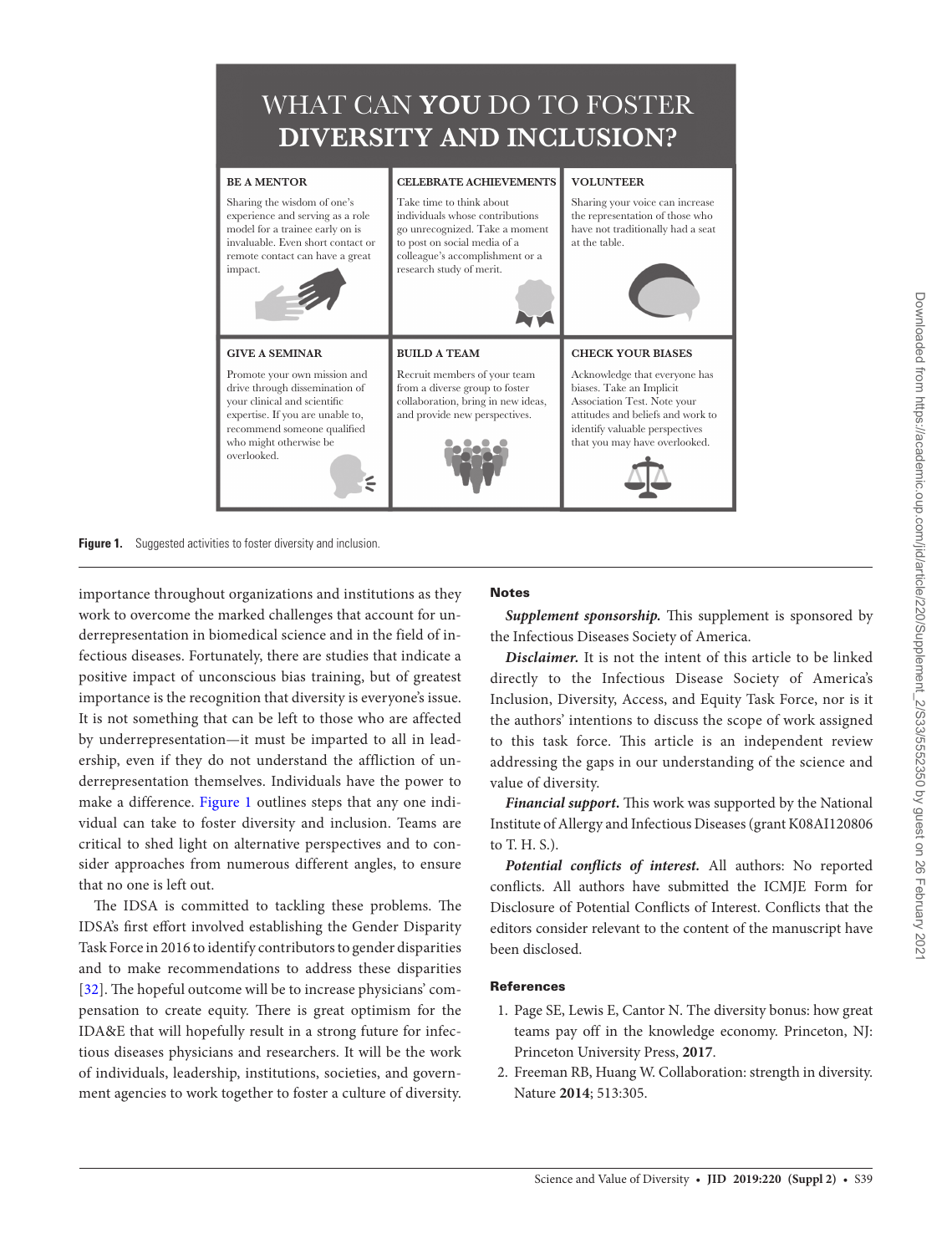- <span id="page-7-1"></span>3. AlShebli BK, Rahwan T, Woon WL. The preeminence of ethnic diversity in scientific collaboration. Nat Commun **2018**; 9:5163.
- <span id="page-7-0"></span>4. Adams J. Collaborations: the fourth age of research. Nature **2013**; 497:557–60.
- <span id="page-7-2"></span>5. Powell K. These labs are remarkably diverse - here's why they're winning at science. Nature **2018**; 558:19–22.
- <span id="page-7-3"></span>6. Eckstrand KL, Eliason J, St Cloud T, Potter J. The priority of intersectionality in academic medicine. Acad Med **2016**; 91:904–7.
- <span id="page-7-4"></span>7. Tsai J, Ucik L, Baldwin N, Hasslinger C, George P. Race matters? Examining and rethinking race portrayal in preclinical medical education. Acad Med **2016**; 91:916–20.
- <span id="page-7-5"></span>8. Eckstrand KL, Potter J, Bayer CR, Englander R. Giving context to the physician competency reference set: adapting to the needs of diverse populations. Acad Med **2016**; 91:930–5.
- <span id="page-7-6"></span>9. Waldrop MM. Diversity: pride in science. Nature **2014**; 513:297–300.
- <span id="page-7-7"></span>10. Elks ML, Herbert-Carter J, Smith M, Klement B, Knight BB, Anachebe NF. Shifting the curve: fostering academic success in a diverse student body. Acad Med **2018**; 93:66–70.
- <span id="page-7-8"></span>11. Russell R. On overcoming imposter syndrome. Acad Med **2017**; 92:1070.
- <span id="page-7-9"></span>12. Valantine HA. 50 years to gender parity: can STEM afford to wait?: A cardiologist and NIH chief officer of scientific workforce diversity reflects on what it will take to keep women in biomedicine. IEEE Pulse **2017**; 8:46–8.
- <span id="page-7-10"></span>13. Colquitt WL, Zeh MC, Killian CD, Cultice JM. Effect of debt on U.S. medical school graduates' preferences for family medicine, general internal medicine, and general pediatrics. Acad Med **1996**; 71:399–411.
- <span id="page-7-11"></span>14. Ross HJ. Everyday bias: identifying and navigating unconscious judgments in our daily lives. Lanham, MD: Rowman & Littlefield Publishers, **2014**.
- <span id="page-7-12"></span>15. Sukhera J, Wodzinski M, Teunissen PW, Lingard L, Watling C. Striving while accepting: exploring the relationship between identity and implicit bias recognition and management. Acad Med **2018**; 93:82–8.
- <span id="page-7-13"></span>16. Moss-Racusin CA, Dovidio JF, Brescoll VL, Graham MJ, Handelsman J. Science faculty's subtle gender biases favor male students. Proc Natl Acad Sci U S A **2012**; 109:16474–9.
- <span id="page-7-14"></span>17. Trix F, Psenka C. Exploring the color of glass: letters of recommendations for female and male medical faculty. Discourse Soc **2003**; 14:191–220.
- <span id="page-7-15"></span>18. Ginther DK, Kahn S, Schaffer WT. Gender, race/ethnicity, and National Institutes of Health R01 research awards: is there evidence of a double bind for women of color? Acad Med **2016**; 91:1098–107.
- 19. Heller CA, Rúa SH, Mazumdar M, Moon JE, Bardes C, Gotto AM Jr. Diversity efforts, admissions, and national rankings: can we align priorities? Teach Learn Med **2014**; 26:304–11.
- 20. Grbic D, Morrison E, Sondheimer HM, Conrad SS, Milem JF. The association between a holistic review in admissions workshop and the diversity of accepted applicants and students matriculating to medical school. Acad Med **2019**; 94:396–403.
- <span id="page-7-16"></span>21. Lieberman SA, Ainsworth MA, Asimakis GK, et al. Effects of comprehensive educational reforms on academic success in a diverse student body. Med Educ **2010**; 44:1232–40.
- 22. Kalejta RF, Palmenberg AC. Gender parity trends for invited speakers at four prominent virology conference series. J Virol **2017**; 91:e00739–17. doi:10.1128/JVI.00739-17.
- 23. Boiko JR, Anderson AJM, Gordon RA. Representation of women among academic grand rounds speakers. JAMA Intern Med **2017**; 177:722–4.
- <span id="page-7-17"></span>24. Nittrouer CL, Hebl MR, Ashburn-Nardo L, Trump-Steele RCE, Lane DM, Valian V. Gender disparities in colloquium speakers at top universities. Proc Natl Acad Sci U S A **2018**; 115:104–8.
- <span id="page-7-18"></span>25. Dogra N, Reitmanova S, Carter-Pokras O. Twelve tips for teaching diversity and embedding it in the medical curriculum. Med Teach **2009**; 31:990–3.
- <span id="page-7-19"></span>26. Bates J, Schrewe B, Ellaway RH, Teunissen PW, Watling C. Embracing standardisation and contextualisation in medical education. Med Educ **2019**; 53:15–24.
- <span id="page-7-20"></span>27. Meeks LM, Herzer K, Jain NR. Removing barriers and facilitating access: increasing the number of physicians with disabilities. Acad Med **2018**; 93:540–3.
- <span id="page-7-21"></span>28. Burchard EG, Silverman EK, Rosenwasser LJ, et al. Association between a sequence variant in the IL-4 gene promoter and FEV(1) in asthma. Am J Respir Crit Care Med **1999**; 160:919–22.
- 29. Ritter JT, Lynch JB 3rd, MacIntyre AT, Trotman R. Infectious diseases physician compensation: an improved perspective. Open Forum Infect Dis **2016**; 3:ofw083.
- <span id="page-7-22"></span>30. Sege R, Nykiel-Bub L, Selk S. Sex differences in institutional support for junior biomedical researchers. JAMA **2015**; 314:1175–7.
- <span id="page-7-23"></span>31. Doximity. Doximity 2018 physician compensation report, **2018**. https://blog.doximity.com/articles/doximity-2018 physician-compensation-report. Accessed 1 February 2019.
- <span id="page-7-24"></span>32. Aberg JA, Blankson J, Marrazzo J, Adimora AA. Diversity in the US infectious diseases workforce: challenges for women and underrepresented minorities. J Infect Dis **2017**; 216:S606–10.
- <span id="page-7-25"></span>33. Trotman R, Kim AI, MacIntyre AT, Ritter JT, Malani AN. 2017 Infectious Diseases Society of America physician compensation survey: results and analysis. Open Forum Infect Dis **2018**; 5:ofy309.
- <span id="page-7-26"></span>34. Marcelin JR, Bares SH, Fadul N. Improved infectious diseases physician compensation, but disparities remain for women and underrepresented minorities. Open Forum Infect Dis **2019**; 6:ofz042.